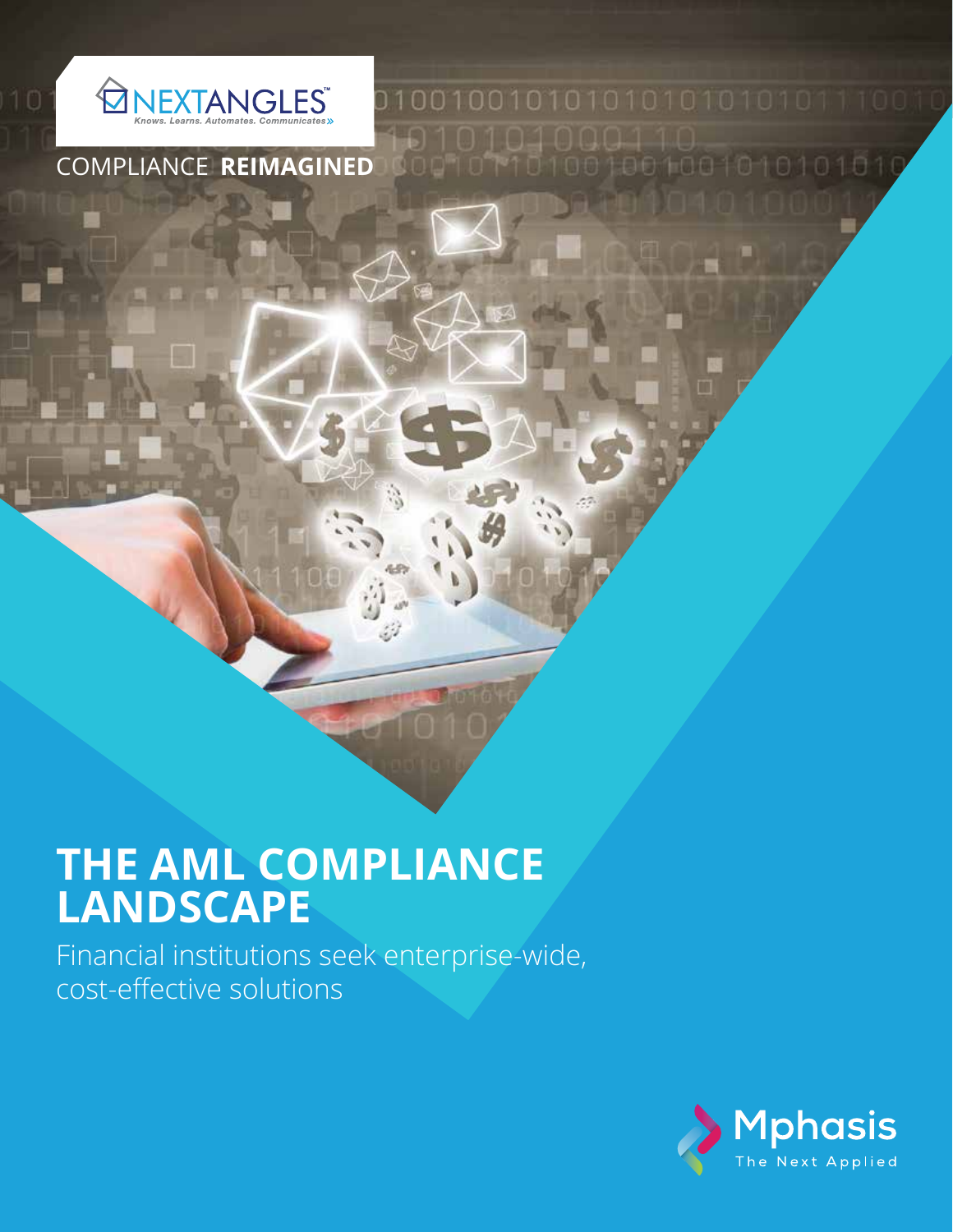

Earlier this year, the Financial Industry Regulatory Authority (FINRA) issued its annual Regulatory and Examination Priorities Letter to highlight the key issues that FINRA believes could adversely affect investors and market integrity in 2016, and thus are the focus of their examination and enforcement activities for the year. As stated in this Letter:

*In 2016, FINRA will focus on four areas where we have observed repeated concerns that affect firms' business conduct and the integrity of the markets: management of conflicts of interest, technology, outsourcing and antimoney laundering (AML)<sup>1</sup> .* 

The regulators' close attention to AML issues, in particular, has been well-known for some time. Yet, the fact that AML remains such a high priority for FINRA suggests that existing compliance solutions are not effective. Many financial institution executives fear that in the face of continued scrutiny of AML exposure, they lack sufficient staff, technology and budgetary resources to support their AML efforts at a level that will satisfy regulators' concerns.

Recent FINRA actions underscore the intense focus on AML issues. In May 2016, FINRA announced it had fined an investment management firm and its holding parent company a total of \$17 million for what FINRA described as, "widespread failures related to the firms' anti-money laundering (AML) programs." The firms were cited for, "failing to establish and implement adequate AML procedures, which resulted in the firms' failure to properly prevent or detect, investigate, and report suspicious activity for several years." A former AML Compliance Officer was also fined \$25,000 and suspended for three months.

### AML COMPLIANCE: TOWARDS A MORE INFORMED **PERSPECTIVE**

With AML compliance being a high priority, NextAngles believed it would be valuable to gain a deeper perspective on AML in the context of financial institutions' overall governance, risk and compliance (GRC) concerns and initiatives. Accordingly, with the assistance of SourceMedia, we conducted a survey<sup>2</sup> in May 2016 of 280 senior-level executives from financial institutions with \$3 billion or more in assets, who were active in the compliance function.

Some of the objectives of the survey were: 1) to understand financial institutions' GRC strategies, initiatives and staffing; 2) to identify AML compliance concerns and other related issues; and 3) to determine the extent to which the executives are aware of current technology solutions for AML surveillance and compliance.

Key findings of the survey included the following:

- The top three priorities for 2016 and 2017 among the largest majority of the respondents are cybersecurity,  $\hat{\mathbf{\Omega}}$ Know Your Customer (KYC) regulations and AML.
- $\hat{\mathbf{\Omega}}$ With respect to AML compliance specifically, the top concern in the near term (12 to 18 months) is enterprise-wide compliance and integration.
- $\hat{\mathbf{\Omega}}$ Respondents were also concerned that a significant portion of their compliance staff time was concentrated on functions such as data collection and data consolidation, leaving less time for higher-level data analysis.
- $\hat{\mathbf{\Theta}}$ More than one in four respondents report they are using spreadsheets or manual documents for AML solutions. Many have and will continue to upgrade or purchase technology to reduce the risk of money laundering.
- $\hat{\mathbf{\Omega}}$ About half of the institutions surveyed employ at least 1,000 compliance-focused staff. Yet, one in five believes that their compliance staffing levels are lower than what is needed.
- Nearly two-thirds of respondents expect to increase their overall AML compliance spending in the near term. ✿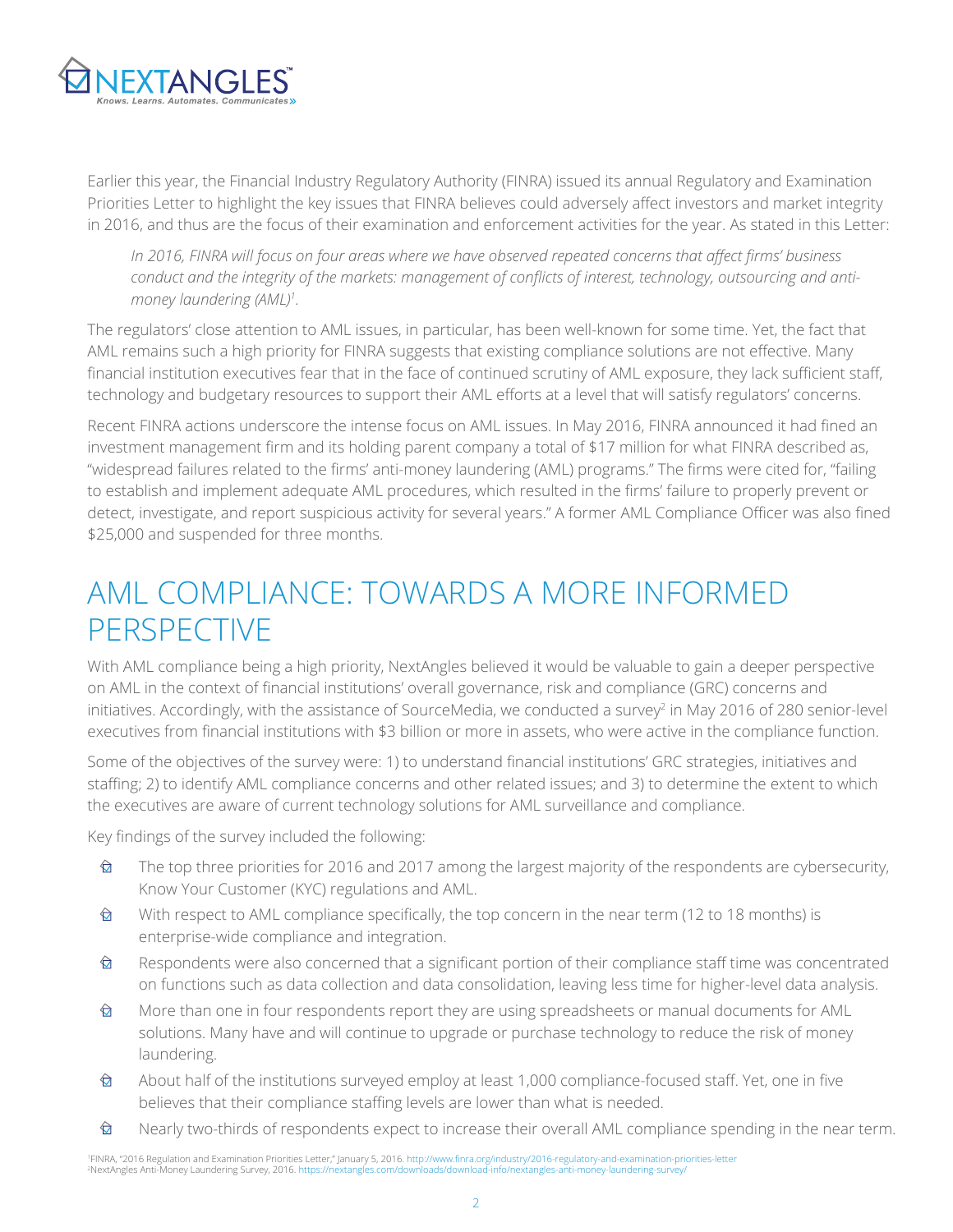



*Cybersecurity, KYC and AML are top 2016 and 2017 priorities*

In this paper, we have chosen to focus on two of the survey findings: 1) concerns regarding enterprise-wide compliance and the related challenges for AML compliance teams; and 2) compliance staff concentration on lower-value data collection and consolidation functions and the resulting burden on productivity.

### **Enterprise-wide AML Compliance: A Challenging Target**

Among the principal issues uncovered by the survey is the concern about enterprise-wide AML compliance by the financial institution executives. This was an issue about which 79% of the survey respondents described themselves as "moderately concerned" or "very concerned".

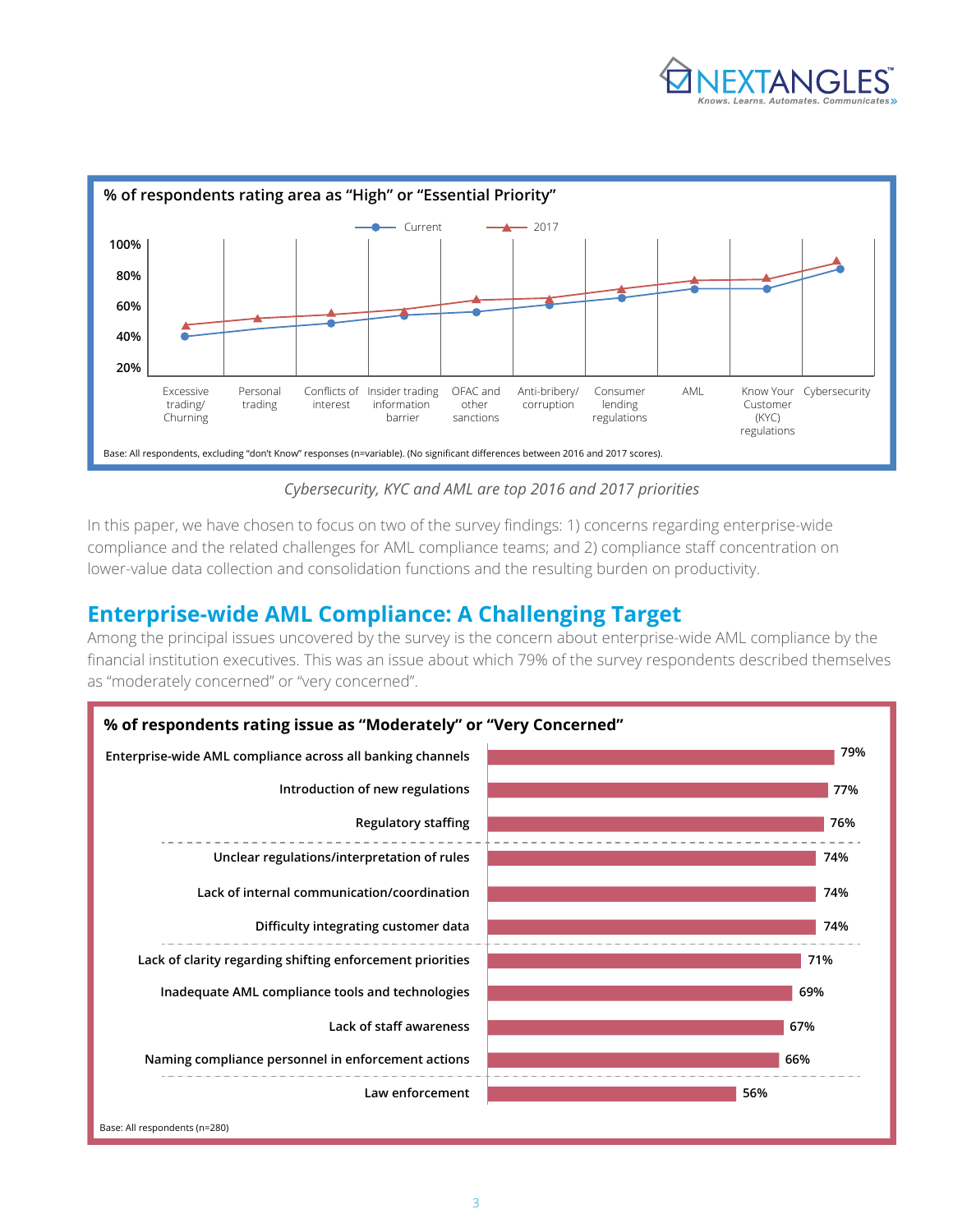

Recent regulatory actions clearly show that the industry's concerns about enterprise-wide AML compliance are justified. We have already noted that FINRA had fined an investment management firm and its holding parent company an amount of \$17 million. In the news release announcing the fine, FINRA noted that the firms', "significant growth between 2006 and 2014 was not matched by commensurate growth in their AML compliance systems and processes. This left… a patchwork of written procedures and systems across different departments to detect suspicious activity. The end result was that certain 'red flags' of potentially suspicious activity went undetected or inadequately investigated."

The enterprise-wide problem is exacerbated because many large financial institutions, especially those that have grown through acquisition, have multiple systems that are not fully integrated. Thus, in an investigation of suspicious AML-related activity, it can be necessary to compile data from numerous sources within the institution and across business lines, such as retail banking, lending, wealth management, etc.



For example, there may be instances where a corporate banking customer of a financial institution is also a private wealth management client. The issue of Ultimate Beneficial Owner (UBO) is a major point of emphasis for the regulators, but a manual system might not be able to identify the UBO in such a case.

Despite the enterprise-wide AML compliance concerns shown by the respondents of the survey, many say they are hampered by antiquated technology. In fact, nearly 27% of the executives report that they are still using spreadsheets or manual documents in the AML compliance process.

### **Allocating Staff to AML Compliance: The Time/Value Disconnect**

Given the lack of enterprise-wide integration of AML compliance systems, and the persistent use of manual solutions, another key survey finding is that relatively low value compliance functions place heavy demand on staff time.

When a financial institution's transaction monitoring systems generate alerts regarding potentially unusual activity, the compliance staff must scrutinize each alert, investigate the activity, and determine whether it is unusual and up to the level of being reportable in the form of a Suspicious Activity Report (SAR). All too often, this is a laborious and time consuming manual process.

For this reason, the survey respondents reported that case analysis time is skewed toward data collection (an estimated 34% of staff time) and data consolidation (29% of staff time). This leaves very little time for more sophisticated and value-adding functions such as data analysis.

4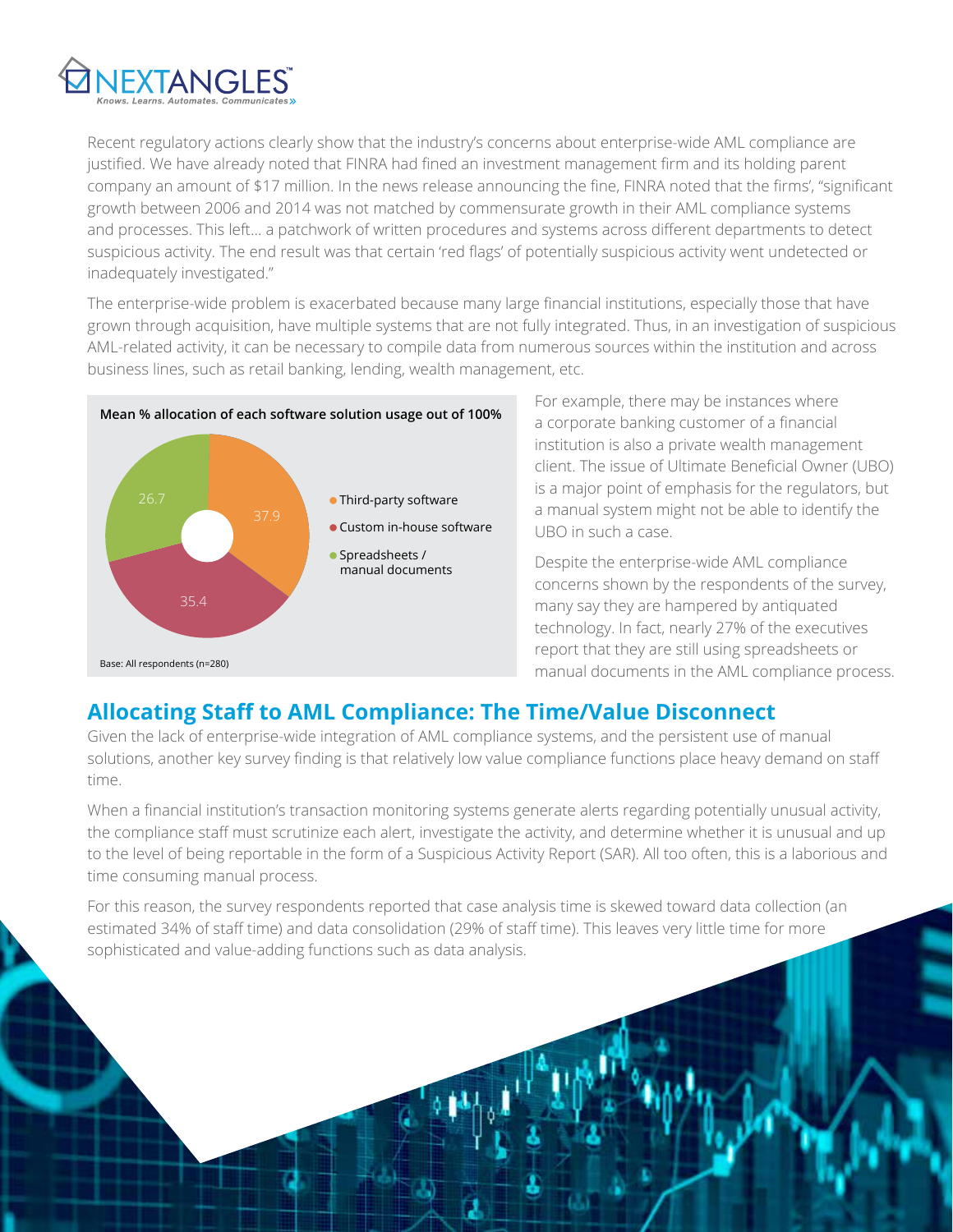



This high concentration of compliance staff time on lower value data collection and consolidation is largely due to a lack of advanced labor-saving technology, and this creates a double burden on financial institutions. First, it leads to institutions being chronically understaffed in comparison to the growing demands of AML compliance. Second, by causing staff to focus on data gathering instead of more knowledge-based functions, it creates an unrewarding work experience that can produce higher staff turnover.

These concerns are borne out by the survey findings. For instance, 62% of the respondents hired compliance staff in the past 12 months, and 55% expect to do so in the next 12-18 months.

The cost of compliance continues to rise. Around 54% of respondents said that their institution's AML compliance spending increased by 5% or more in the last 12 months, and 63% expect an increase of 5% or more in the next 12-18 months.



## THE ROLE OF TECHNOLOGY IN AML SOLUTIONS

Many of the survey respondents agreed that advanced technology could address the enterprise-wide compliance and staff time allocation predicaments. At NextAngles, we believe the use of artificial intelligence (AI) can provide an effective solution, harnessing data streams to automate fulfillment of complex compliance needs on an enterprise-wide level, while helping to substantially reduce the risk, inefficiency and cost of compliance.

For example, consider that under many current systems, compliance staff must analyze unusual transactions by manually sifting through all known data about the account owner. In contrast, an AI system is based on a knowledge model that enables the system to "understand" and "contextualize" data. Thus, an AI system could examine a cash-intensive transaction between two parties in the context of whether the parties had a customer-supplier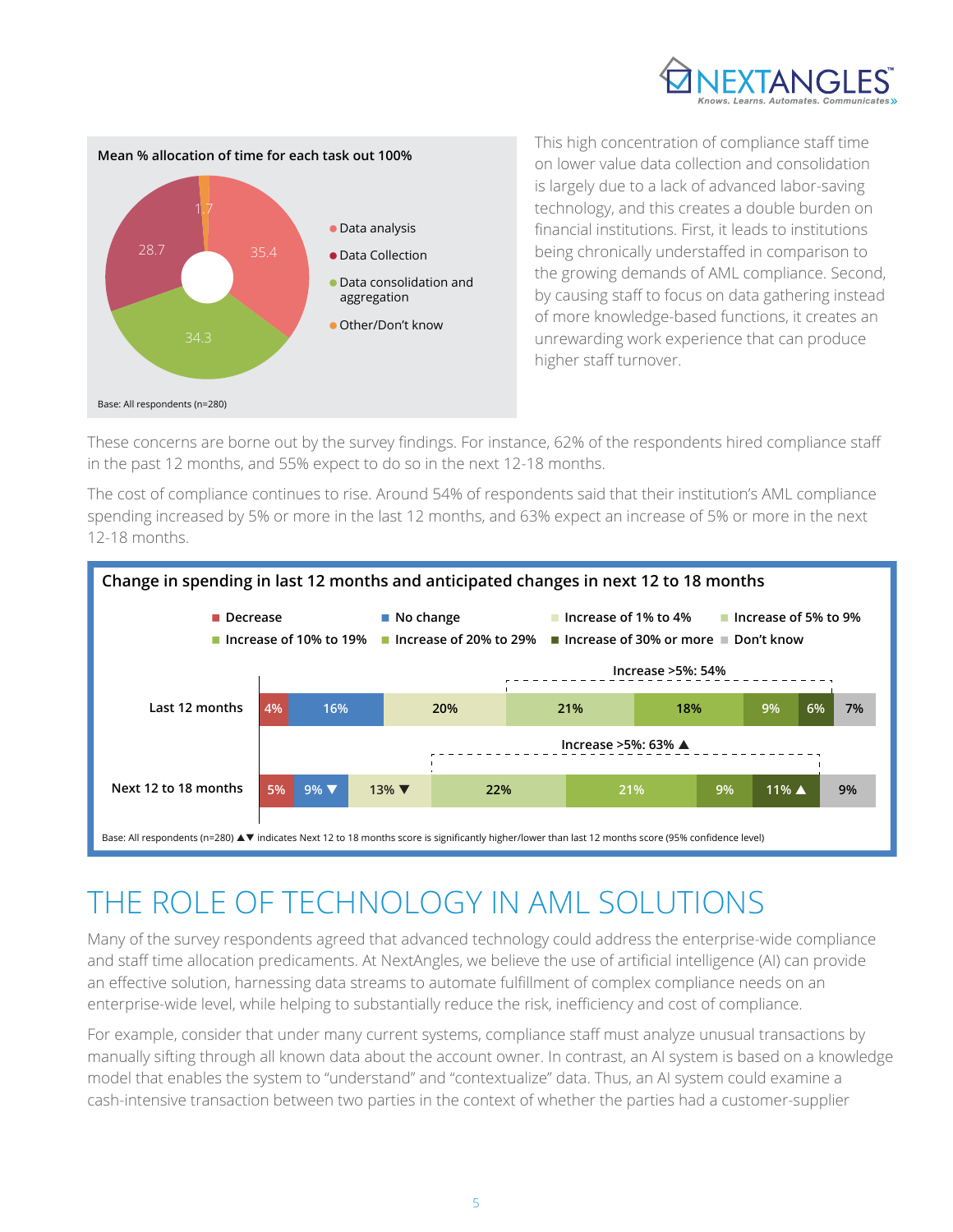

relationship, or a related party relationship. In this manner, the system could better differentiate between truly suspicious activity and false positives.

AI systems can therefore be used to create domain-centric models that replicate the "real world" of banking and regulatory compliance. Such systems are able to perform tasks that would otherwise require human intelligence, such as pattern recognition and even lower-level decision-making. The survey respondents identified the key features they would seek in an AI-based AML compliance system.



It is important for an AI compliance solution to be able to recognize the types of activity likely to trigger an AML investigation, and search across multiple systems to assemble the data required for an investigation. The program should then analyze the data to detect patterns, gather evidence and validate conclusions. Finally, the AI program should automate report generation and provide evidence for every analysis step performed, so that a well-documented audit trail is compiled.

## CONCLUSION

Clearly, the attention of financial institution regulators remains sharply focused on AML compliance. Senior compliance executives are concerned that the absence of integrated enterprise-wide compliance systems may leave their institutions exposed to the risk of AML violations, and also believe that the inefficiencies of manual systems impede the productivity of their staffs. However, they see a possible remedy for this situation in the new generation of artificial intelligence (AI) systems, which can be applied to key compliance processes and deliver smart, technology-enabled solutions.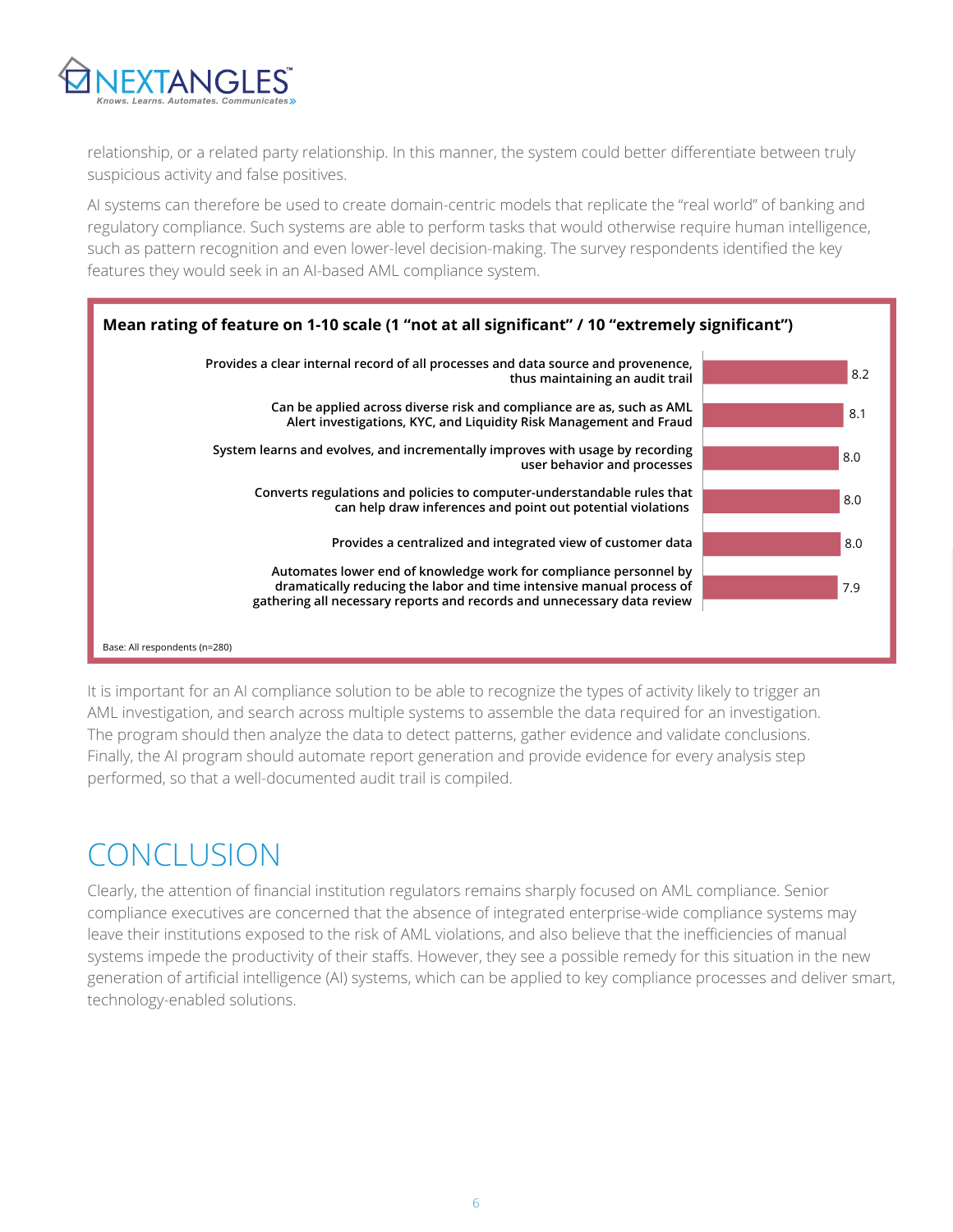



**Mallinath Sengupta** Chief Executive - Compliance Automation Program

Mallinath is the CEO for NextAngles, a CART-UP (Corporate Start-UP) unit of Mphasis that is developing AI-driven Smart solutions for Regulatory Compliance. He is a senior professional in the IT Industry with more than 28 years of experience.Mallinath has performed many different roles including sales, account management, presales, domain/practice management.